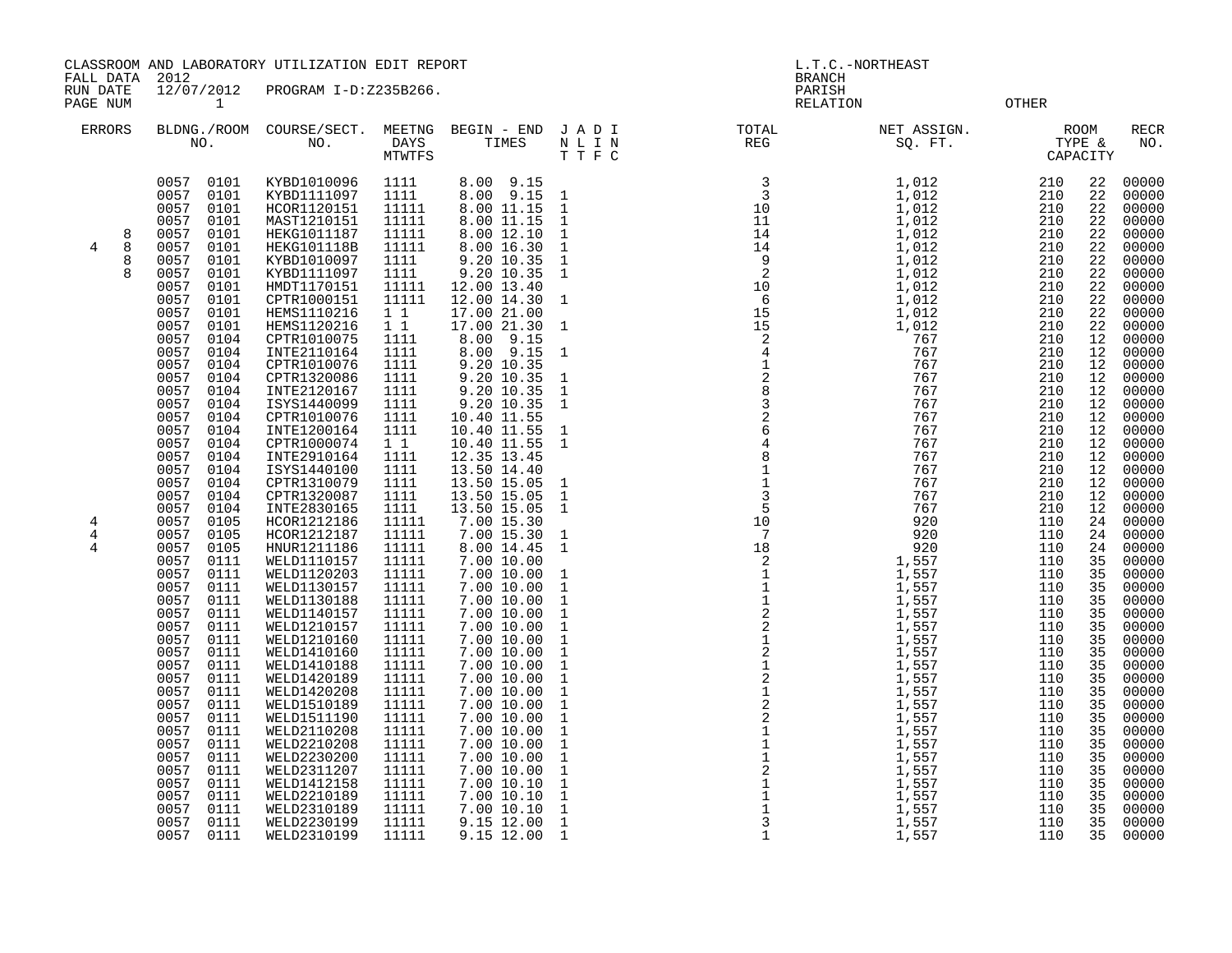CLASSROOM AND LABORATORY UTILIZATION EDIT REPORT AND REPORT STATES AND L.T.C.-NORTHEAST

FALL DATA 2012 BRANCH

RUN DATE 12/07/2012 PROGRAM I-D:Z235B266.<br>PAGENUM 2 PAGE NUM 2 RELATION OTHER

| <b>ERRORS</b> | NO.                          | BLDNG./ROOM COURSE/SECT.<br>NO. | DAYS<br>MTWTFS | MEETNG BEGIN - END<br>TIMES | JADI<br>N L I N<br>T T F C | TOTAL<br>$\begin{array}{c}\n1 \vee \ldots \\ \text{REG}\n\end{array}$<br>T N C<br>20 FT<br>1 1,557<br>1 1,557<br>1 1,557<br>1 1,557<br>1 1,557<br>1 1,557<br>1 1,557<br>1 1,557<br>1 1,5557<br>1 1,5557<br>1 1,5557<br>1 1,5557<br>1 1,5557<br>1 1,5557<br>1 1,5557<br>1 1,5557<br>1 1,5557<br>1 1,5557<br>1 1,5557<br>1 1,5557<br>1 1,5557<br>1 1,55 | NET ASSIGN.<br>SQ. FT. TYPE &<br>CAPACITY |            |          | <b>RECR</b><br>NO. |
|---------------|------------------------------|---------------------------------|----------------|-----------------------------|----------------------------|-------------------------------------------------------------------------------------------------------------------------------------------------------------------------------------------------------------------------------------------------------------------------------------------------------------------------------------------------------|-------------------------------------------|------------|----------|--------------------|
|               | 0111<br>0057                 | WELD2311199                     | 11111          | 9.15 12.00                  | $\mathbf{1}$               |                                                                                                                                                                                                                                                                                                                                                       |                                           | 110        | 35       | 00000              |
|               | 0111<br>0057                 | WELD2111207                     | 11111          | 10.00 12.00                 | $\mathbf{1}$               |                                                                                                                                                                                                                                                                                                                                                       |                                           | 110        | 35       | 00000              |
|               | 0057<br>0111                 | WELD1110159                     | 11111          | 12.00 15.00                 |                            |                                                                                                                                                                                                                                                                                                                                                       |                                           | 110        | 35       | 00000              |
|               | 0057<br>0111                 | WELD1120207                     | 11111          | 12.00 15.00                 | $\mathbf{1}$               |                                                                                                                                                                                                                                                                                                                                                       |                                           | 110        | 35       | 00000              |
|               | 0057<br>0111                 | WELD1130159                     | 11111          | 12.00 15.00                 | $\mathbf{1}$               |                                                                                                                                                                                                                                                                                                                                                       |                                           | 110        | 35       | 00000              |
|               | 0057<br>0111                 | WELD1130199                     | 11111          | 12.00 15.00                 | $\mathbf{1}$               |                                                                                                                                                                                                                                                                                                                                                       |                                           | 110        | 35       | 00000              |
|               | 0057<br>0111                 | WELD1140207                     | 11111          | 12.00 15.00                 | $\mathbf{1}$               |                                                                                                                                                                                                                                                                                                                                                       |                                           | 110        | 35       | 00000              |
|               | 0057<br>0111                 | WELD1140208                     | 11111          | 12.00 15.00                 | $1\,$                      |                                                                                                                                                                                                                                                                                                                                                       |                                           | 110        | 35       | 00000              |
|               | 0057<br>0111                 | WELD1310208                     | 11111          | 12.00 15.00                 | $\mathbf{1}$               |                                                                                                                                                                                                                                                                                                                                                       |                                           | 110        | 35       | 00000              |
|               | 0057<br>0111                 | WELD1411207                     | 11111          | 12.00 15.00                 | $1\,$                      |                                                                                                                                                                                                                                                                                                                                                       |                                           | 110        | 35       | 00000              |
|               | 0057<br>0111                 | WELD1412188                     | 11111          | 12.00 15.00                 | $\mathbf{1}$               |                                                                                                                                                                                                                                                                                                                                                       |                                           | 110        | 35       | 00000              |
|               | 0057<br>0111                 | WELD1412200                     | 11111          | 12.00 15.00                 | $\mathbf{1}$               |                                                                                                                                                                                                                                                                                                                                                       |                                           | 110        | 35       | 00000              |
|               | 0057<br>0111                 | WELD1412203                     | 11111          | 12.00 15.00                 | $1\,$                      |                                                                                                                                                                                                                                                                                                                                                       |                                           | 110        | 35       | 00000              |
|               | 0057<br>0111<br>0057         | WELD1420194                     | 11111          | 12.00 15.00                 | $\mathbf{1}$               |                                                                                                                                                                                                                                                                                                                                                       |                                           | 110<br>110 | 35       | 00000              |
|               | 0111<br>0057<br>0111         | WELD1510194<br>WELD1510208      | 11111<br>11111 | 12.00 15.00                 | $1\,$<br>$\mathbf{1}$      |                                                                                                                                                                                                                                                                                                                                                       |                                           | 110        | 35<br>35 | 00000<br>00000     |
|               | 0057<br>0111                 | WELD1511194                     | 11111          | 12.00 15.00<br>12.00 15.00  | $\mathbf{1}$               |                                                                                                                                                                                                                                                                                                                                                       |                                           | 110        | 35       | 00000              |
|               | 0057<br>0111                 | WELD1511208                     | 11111          | 12.00 15.00                 | $1\,$                      |                                                                                                                                                                                                                                                                                                                                                       |                                           | 110        | 35       | 00000              |
|               | 0057<br>0111                 | WELD1512199                     | 11111          | 12.00 15.00                 | $\mathbf{1}$               |                                                                                                                                                                                                                                                                                                                                                       |                                           | 110        | 35       | 00000              |
|               | 0057<br>0111                 | WELD2110201                     | 11111          | 12.00 15.00                 | $\mathbf{1}$               |                                                                                                                                                                                                                                                                                                                                                       |                                           | 110        | 35       | 00000              |
|               | 0057<br>0111                 | WELD2111201                     | 11111          | 12.00 15.00                 | $\mathbf{1}$               |                                                                                                                                                                                                                                                                                                                                                       |                                           | 110        | 35       | 00000              |
|               | 0057<br>0111                 | WELD2221195                     | 11111          | 12.00 15.00                 | $\mathbf{1}$               |                                                                                                                                                                                                                                                                                                                                                       |                                           | 110        | 35       | 00000              |
|               | 0057<br>0111                 | WELD2310208                     | 11111          | 12.00 15.00                 | $\mathbf{1}$               |                                                                                                                                                                                                                                                                                                                                                       |                                           | 110        | 35       | 00000              |
|               | 0057<br>0111                 | WELD2311200                     | 11111          | 12.00 15.00                 | $1\,$                      |                                                                                                                                                                                                                                                                                                                                                       |                                           | 110        | 35       | 00000              |
|               | 0057<br>0111                 | WELD1411193                     | 11111          | 12.00 15.10                 | $\mathbf{1}$               |                                                                                                                                                                                                                                                                                                                                                       |                                           | 110        | 35       | 00000              |
|               | 0057<br>0111                 | WELD2110159                     | 11111          | 12.00 15.10                 | $\mathbf{1}$               |                                                                                                                                                                                                                                                                                                                                                       |                                           | 110        | 35       | 00000              |
|               | 0057<br>0111                 | WELD2110194                     | 11111          | 12.00 15.10                 | $\mathbf{1}$               |                                                                                                                                                                                                                                                                                                                                                       |                                           | 110        | 35       | 00000              |
|               | 0057<br>0111                 | WELD2111159                     | 11111          | 12.00 15.10                 | $\mathbf{1}$               |                                                                                                                                                                                                                                                                                                                                                       |                                           | 110        | 35       | 00000              |
|               | 0057<br>0111                 | WELD2111194                     | 11111          | 12.00 15.10                 | $\mathbf{1}$               |                                                                                                                                                                                                                                                                                                                                                       |                                           | 110        | 35       | 00000              |
|               | 0057<br>0111                 | WELD2210194                     | 11111          | 12.00 15.10                 | $\mathbf{1}$               |                                                                                                                                                                                                                                                                                                                                                       |                                           | 110        | 35       | 00000              |
|               | 0057<br>0112                 | ACCT1100091                     | 1111           | 8.00 9.15                   |                            |                                                                                                                                                                                                                                                                                                                                                       |                                           | 110        | 16       | 00000              |
|               | 0057<br>0112                 | CPTR1310187                     | 1111           | 8.00 9.15                   | $1\,$                      |                                                                                                                                                                                                                                                                                                                                                       |                                           | 110        | 16       | 00000              |
|               | 0057<br>0112                 | CPTR1320085                     | 1111           | 8.00 9.15                   | $\mathbf{1}$               |                                                                                                                                                                                                                                                                                                                                                       |                                           | 110        | 16       | 00000              |
|               | 0057<br>0112                 | ISYS1440098                     | 1111           | 8.00 9.15                   | $\mathbf{1}$               |                                                                                                                                                                                                                                                                                                                                                       |                                           | 110        | 16       | 00000              |
|               | 0112<br>0057                 | ACCT1200091                     | 1111           | 9.20 10.35                  |                            |                                                                                                                                                                                                                                                                                                                                                       |                                           | 110        | 16       | 00000              |
|               | 0057<br>0112                 | ACCT1500093                     | 1111           | 9.20 10.35                  | $\mathbf{1}$               |                                                                                                                                                                                                                                                                                                                                                       |                                           | 110        | 16       | 00000              |
|               | 0057<br>0112                 | ACCT1250092                     | 1111           | 10.40 11.55                 |                            |                                                                                                                                                                                                                                                                                                                                                       |                                           | 110        | 16       | 00000              |
|               | 0112<br>0057                 | CPTR1310179                     | 1111           | 10.40 11.55                 | $\mathbf{1}$               |                                                                                                                                                                                                                                                                                                                                                       |                                           | 110        | 16       | 00000              |
|               | 0057<br>0112                 | CPTR1320086                     | 1111           | 10.40 11.55                 | 1                          |                                                                                                                                                                                                                                                                                                                                                       |                                           | 110        | 16       | 00000              |
|               | 0057<br>0112                 | CPTR2640168                     | 1111           | 10.40 11.55                 | $\mathbf{1}$               |                                                                                                                                                                                                                                                                                                                                                       |                                           | 110        | 16       | 00000              |
| 4             | 0057<br>0112<br>0057<br>0112 | ISYS1440198<br>INTE2902167      | 1111<br>1111   | 12.30 12.55<br>12.35 15.35  | $\mathbf{1}$               |                                                                                                                                                                                                                                                                                                                                                       |                                           | 110<br>110 | 16<br>16 | 00000<br>00000     |
|               | 0057<br>0112                 | CPTR1310077                     | 1111           | 12.55 13.45                 | $\mathbf{1}$               |                                                                                                                                                                                                                                                                                                                                                       |                                           | 110        | 16       | 00000              |
|               | 0057<br>0112                 | CPTR1600089                     | 1111           | 12.55 13.45                 | $\mathbf{1}$               |                                                                                                                                                                                                                                                                                                                                                       |                                           | 110        | 16       | 00000              |
|               | 0057<br>0112                 | ISYS1650103                     | 1111           | 12.55 13.45                 | $\mathbf{1}$               |                                                                                                                                                                                                                                                                                                                                                       |                                           | 110        | 16       | 00000              |
|               | 0057<br>0112                 | ISYS1440198                     | 1111           | 13.50 14.40                 |                            |                                                                                                                                                                                                                                                                                                                                                       |                                           | 110        | 16       | 00000              |
|               | 0057<br>0112                 | ISYS1650104                     | 1111           | 13.50 14.40                 | 1                          |                                                                                                                                                                                                                                                                                                                                                       |                                           | 110        | 16       | 00000              |
|               | 0057<br>0112                 | MATR1350165                     | 1111           | 13.50 14.40                 | $\mathbf{1}$               |                                                                                                                                                                                                                                                                                                                                                       |                                           | 110        | 16       | 00000              |
|               | 0057<br>0112                 | CPTR1600089                     | 1111           | 13.50 15.05                 | $\mathbf 1$                |                                                                                                                                                                                                                                                                                                                                                       |                                           | 110        | 16       | 00000              |
|               | 0309<br>0059                 | JOBS2450098                     | $1\quad1$      | 8.00 9.15                   |                            |                                                                                                                                                                                                                                                                                                                                                       |                                           | 110        | 25       | 00000              |
|               | 0059<br>0309                 | CSRV1000093                     | 1 1            | $8.00$ $9.15$               |                            |                                                                                                                                                                                                                                                                                                                                                       |                                           | 110        | 25       | 00000              |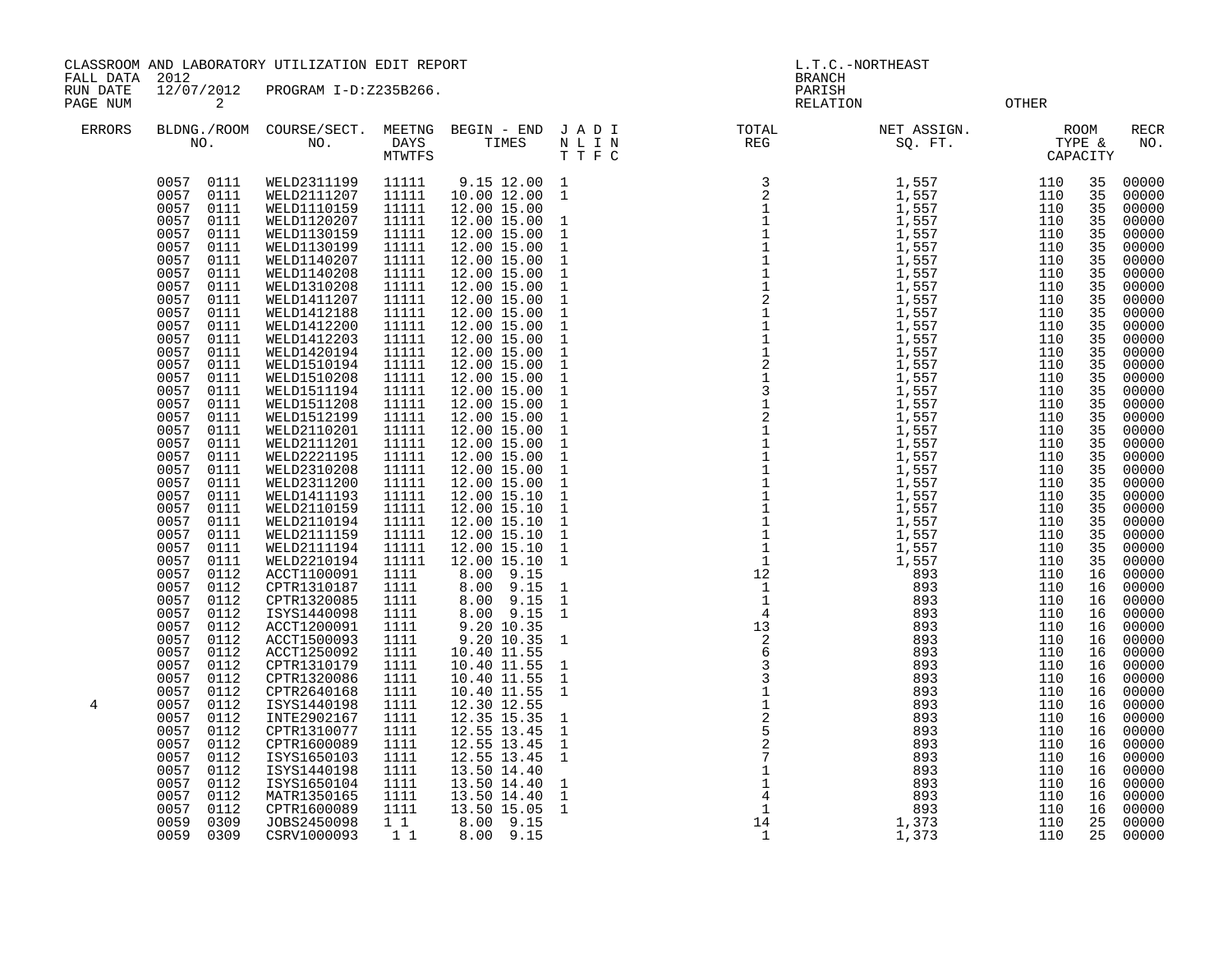CLASSROOM AND LABORATORY UTILIZATION EDIT REPORT AND REPORT STATES AND L.T.C. -NORTHEAST

FALL DATA 2012 BRANCH

RUN DATE 12/07/2012 PROGRAM I-D:Z235B266.<br>PAGENUM 3 PAGE NUM 3 RELATION OTHER

| <b>ERRORS</b> |   |              | NO.          | BLDNG./ROOM COURSE/SECT.<br>NO. | MEETNG<br><b>DAYS</b><br>MTWTFS | BEGIN - END<br>TIMES       | JADI<br>N L I N<br>TTFC | TOTAL<br>REG   | NET ASSIGN.<br>SO. FT. |            | <b>ROOM</b><br>TYPE &<br>CAPACITY | <b>RECR</b><br>NO. |
|---------------|---|--------------|--------------|---------------------------------|---------------------------------|----------------------------|-------------------------|----------------|------------------------|------------|-----------------------------------|--------------------|
|               |   | 0059<br>0059 | 0309<br>0309 | CDYC1151191<br>DVEN0091037      | 11111<br>1111                   | 8.00 10.00<br>10.40 11.55  | 1                       |                | 1,373<br>1,373         | 110<br>110 | 25<br>25                          | 00000<br>00000     |
|               |   | 0059<br>0059 | 0309<br>0309 | DVMA0090029<br>DVMA0091033      | 1111<br>1111                    | 10.40 11.55<br>10.40 11.55 | 1<br>1                  |                | 1,373<br>1,373         | 110<br>110 | 25<br>25                          | 00000<br>00000     |
|               |   | 0059         | 0309         | DVMA0092035                     | 1111                            | 10.40 11.55                | 1                       |                | 1,373                  | 110        | 25                                | 00000              |
|               |   | 0059         | 0309         | DVRE0091040                     | 1111                            | 10.40 11.55                | 1                       |                | 1,373                  | 110        | 25                                | 00000              |
|               |   | 0059         | 0309         | DVRE0092040                     | 1111                            | 10.40 11.55                | 1                       | $\overline{a}$ | 1,373                  | 110        | 25                                | 00000              |
|               |   | 0059         | 0309         | BUSM1050096                     | 1111                            | 12.55 13.45                |                         |                | 1,373                  | 110        | 25                                | 00000              |
|               |   | 0059         | 0309         | CPTR1002075                     | 111                             | 13.50 14.40                |                         |                | 1,373                  | 110        | 25                                | 00000              |
|               |   | 0059         | 0309         | DVEN0091038                     | 1111                            | 14.45 15.35                |                         | $\overline{a}$ | 1,373                  | 110        | 25                                | 00000              |
|               |   | 0059         | 0309         | DVMA0090032                     | 1111                            | 14.45 15.35                | 1                       |                | 1,373                  | 110        | 25                                | 00000              |
|               |   | 0059         | 0309         | DVMA0092035                     | 1111                            | 14.45 15.35                | $\mathbf{1}$            |                | 1,373                  | 110        | 25                                | 00000              |
|               |   | 0059         | 0309         | DVRE0092041                     | 1111                            | 14.45 15.35                | 1                       | $\frac{1}{5}$  | 1,373                  | 110        | 25                                | 00000              |
|               |   | 0059         | 0309         | CDYC1140191                     | $\overline{\phantom{a}}$        | 16.30 19.00                |                         |                | 1,373                  | 110        | 25                                | 00000              |
|               |   | 0059         | 0309         | CDYC1332191                     | $\overline{1}$                  | 19.05 21.35                |                         | $\overline{4}$ | 1,373                  | 110        | 25                                | 00000              |
| 4             |   | 0060         | 0420         | HNUR1212122                     | 11111                           | 6.15 14.15                 |                         | 28             | 1,005                  | 110        | 40                                | 00000              |
|               |   | 0060         | 0420         | HNUR1211121                     | 11111                           | 8.00 11.00                 | $\mathbf{1}$            | 33             | 1,005                  | 110        | 40                                | 00000              |
|               |   | 0060         | 0420         | HNUR1270119                     | 11111                           | 8.00 11.00                 | $\mathbf 1$             | 34             | 1,005                  | 110        | 40                                | 00000              |
|               | 8 | 0060         | 0420         | HNUR1320122                     | 11111                           | 8.00 11.00                 | $\mathbf{1}$            | 33             | 1,005                  | 110        | 40                                | 00000              |
|               | 8 | 0060         | 0420         | HNUR2991193                     | 11111                           | 8.00 11.00                 | 1                       | 27             | 1,005                  | 110        | 40                                | 00000              |
|               |   | 0060         | 0420         | HNUR1300116                     | 11111                           | 11.45 14.45                |                         | 34             | 1,005                  | 110        | 40                                | 00000              |
|               | 8 | 0060         | 0420         | HNUR1361122                     | 11111                           | 11.45 14.45                | 1                       | 31             | 1,005                  | 110        | 40                                | 00000              |
|               | 8 | 0060         | 0420         | HNUR2991193                     | 11111                           | 11.45 14.45                | 1                       | 27             | 1,005                  | 110        | 40                                | 00000              |
|               |   | 0060         | 0420         | CDYC1420177                     | 1111                            | 16.05 16.55                |                         |                | 1,005                  | 110        | 40                                | 00000              |
|               |   | 0060         | 0420         | CDYC1310144                     | $1\quad1$                       | 17.00 17.55                |                         |                | 1,005                  | 110        | 40                                | 00000              |
|               |   | 0060         | 0420         | CDYC1230144                     | $1\quad1$                       | 18.00 19.25                |                         |                | 1,005                  | 110        | 40                                | 00000              |
|               |   | 0060         | 0420         | CDYC1330144                     | $1\quad1$                       | 19.30 21.00                |                         |                | 1,005                  | 110        | 40                                | 00000              |
|               |   | 0060         | 0426         | <b>BUSE1045094</b>              | 1111                            | 10.40 11.55                |                         | 7              | 484                    | 210        | 15                                | 00000              |
|               |   | 0060         | 0426         | <b>BUSE1030094</b>              | 1111                            | 12.55 13.45                |                         |                | 484                    | 210        | 15                                | 00000              |
|               |   | 0060         | 0426         | OSYS2530104                     | 111                             | 13.50 14.40                |                         | 7              | 484                    | 210        | 15                                | 00000              |
|               |   | 0060<br>0060 | 0426<br>0426 | ORNT1000101<br>OSYS1100105      | $\overline{\phantom{a}}$        | 13.50 14.40                |                         |                | 484<br>484             | 210<br>210 | 15<br>15                          | 00000<br>00000     |
|               |   | 0060         | 0426         | PHSC1015199                     | 111<br>$\mathbf{1}$             | 14.45 15.35                |                         | 3              | 484                    | 210        | 15                                | 00000              |
|               |   | 0060         | 0426         | PSYC2015198                     |                                 | 17.00 19.30<br>17.00 19.30 |                         | 3              | 484                    | 210        | 15                                | 00000              |
|               |   |              |              |                                 |                                 |                            |                         |                |                        |            |                                   |                    |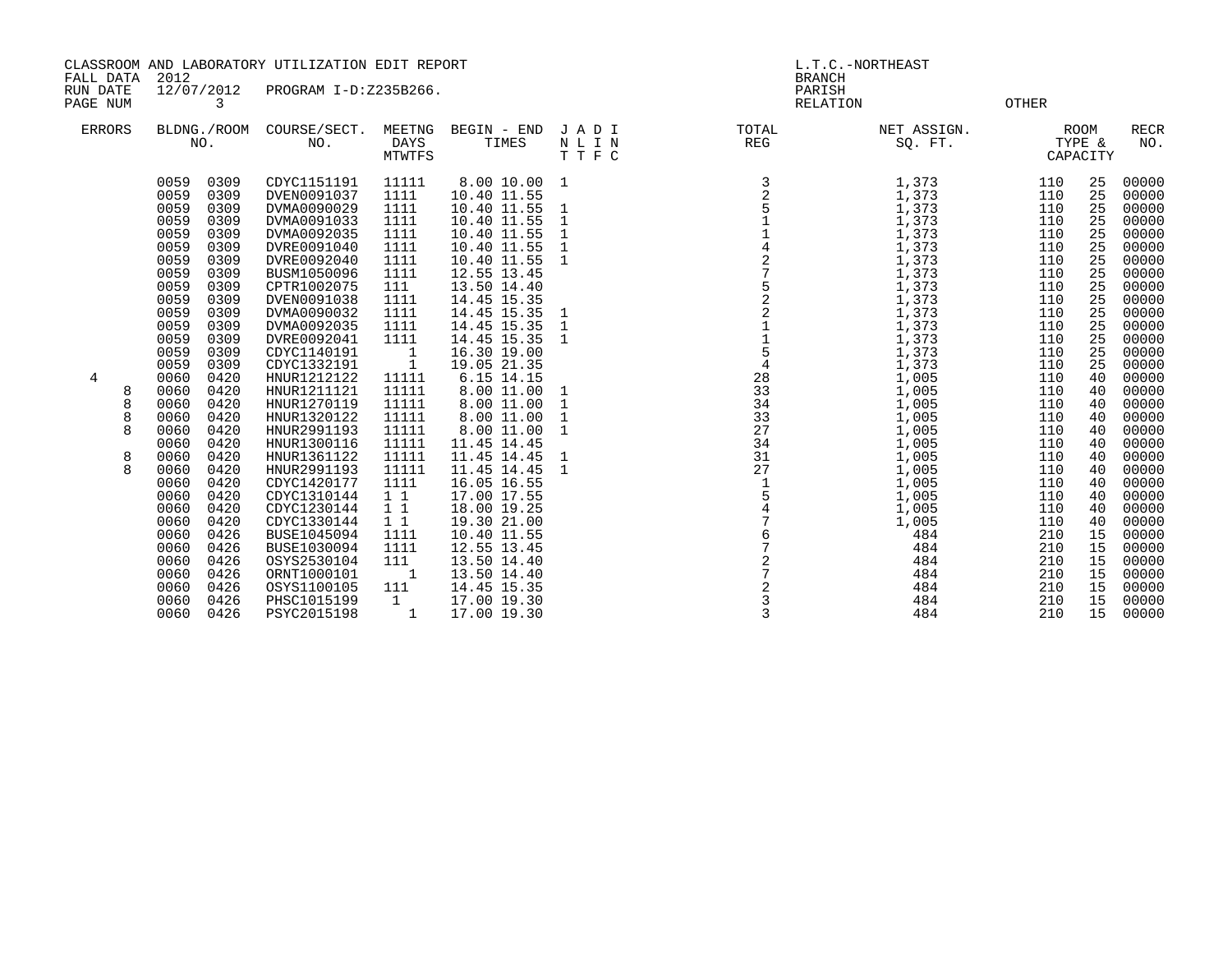## E R R O R P A G E L.T.C.-NORTHEAST

- ERROR 1 CLASS AND LABORATORY UTILIZATION FILE DOES NOT MATCH WITH BLDGS AND ROOMS FILE. THE ROOM, BUILDING, AND CLASS FILES MUST ALL MATCH. IF THE ROOM NUMBER ON THE UTILIZATION IS CORRECT, THE ROOM SHOULD TO BE ADDED TO THE ROOM FILE.
- ERROR 2 THERE SHOULD BE AT LEAST ONE ENTRY IN THE DAYS-OF-WEEK-COURSE-MEETS FIELD.
- ERROR 3 BEGIN-END-TIME FIELDS MUST BE BETWEEN 06.00 AND 23.00
- ERROR 4 WARNING CLASS TIME EXCEEDS 5 HOURS. 6

- ERROR 5 ROOM TYPE INVALID FOR TEACHING CLASS, CLASSES CANNOT BE SCHEDULED IN ROOMS DESIGNATED AS CIRCULATION, CUSTODIAL OR MECHANICAL.
- ERROR 7 THE TOTAL REGISTRANTS FIELD MUST NOT BE BLANK OR ZEROS
- ERROR 8 WARNING EXCEEDS THE CAPACITY OF THE ROOM BY 50% (IF THIS IS A JOINT CLASS ITS REGISTRANTS ARE INCLUDED). 10 PLEASE CHECK THE CAPACITY OF THE ROOM AS IT APPEARS ON THE ROOM FILE.
- ERROR 9 UNLESS THERE IS A JOINT CLASS, ALTERNATE WEEKS OR INCONSISTENT MEETING TIMES, THERE SHOULD BE NO DUPLICATES.

| TOTAL ERRORS (INCLUDING WARNINGS)                                  |     |
|--------------------------------------------------------------------|-----|
| TOTAL NUMBER OF RECORDS READ                                       | 136 |
| TOTAL NUMBER OF RECORDS ACCEPTED FOR SPACE UTILIZATION COMPUTATION | 136 |
| NUMBER OF JOINT-CLASS RECORDS                                      | 99  |
| NUMBER OF ALTERATE WEEKS RECORDS                                   |     |
| NUMBER OF DIFFERENT TIMES RECORDS                                  |     |

NUMBER OF INCONSISTENT RECORDS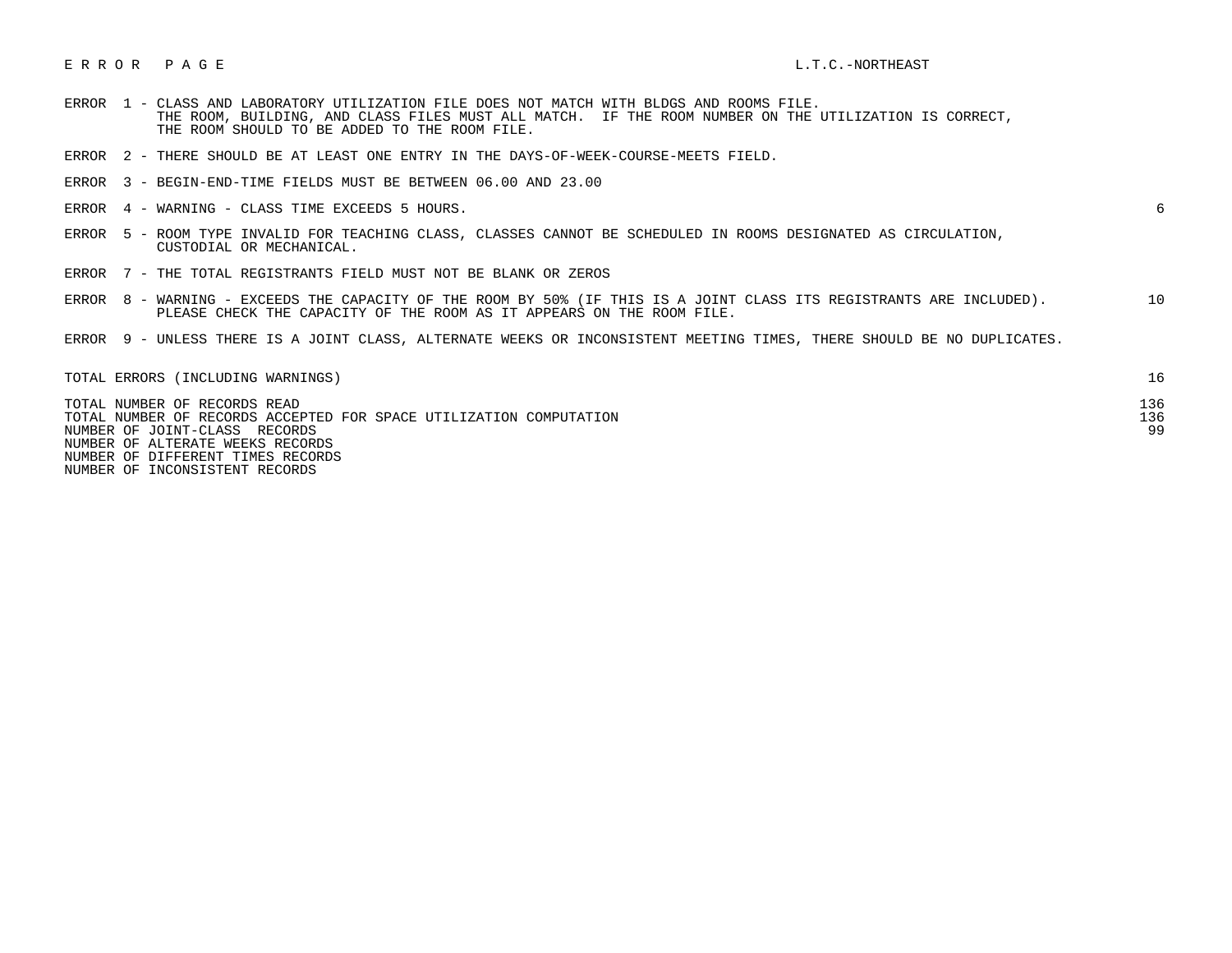|                                                                                      | DAY USE         | NIGHT USE       | TOTAL           |
|--------------------------------------------------------------------------------------|-----------------|-----------------|-----------------|
|                                                                                      | $(0600 - 1700)$ | $(1700 - 2300)$ | $(0600 - 2300)$ |
| *CLASSROOM FACILITIES                                                                |                 |                 |                 |
| TOTAL NUMBER OF ROOMS                                                                |                 |                 | 6               |
| TOTAL NUMBER OF STATIONS (CAPACITY)                                                  |                 |                 | 164             |
| WEEKLY STUDENT CONTACT HOURS                                                         | 7414            | 53              | 7467            |
| WEEKLY TOTAL OF ROOMS AVAILABLE - COUNTED IN HALF HOUR INCREMENTS                    | 540             | 300             | 840             |
| WEEKLY TOTAL OF ROOMS IN USE - COUNTED IN HALF HOUR INCREMENTS                       | 1167            | 21              | 1188            |
| WEEKLY TOTAL OF STUDENT STATIONS AVAILABLE - COUNTED IN HALF HOUR INCREMENTS         | 14760           | 8200            | 22960           |
| WEEKLY TOTAL OF STATIONS AVAILABLE IN ROOMS IN USE - COUNTED IN HALF HOUR INCREMENTS | 35139           | 765             | 35904           |
| WEEKLY TOTAL OF STATIONS IN USE - COUNTED IN HALF HOUR INCREMENTS                    | 14828           | 106             | 14934           |
| PERCENT OF ROOMS IN USE TO ROOMS AVAILABLE                                           | 216.1           | 7.0             | 141.4           |
| PERCENT OF STATIONS IN USE TO STATIONS AVAILABLE                                     | 100.5           | 1.3             | 65.0            |
| PERCENT OF STATIONS IN USE TO STATIONS AVAILABLE IN OCCUPIED ROOMS                   | 42.2            | 13.9            | 41.6            |
|                                                                                      |                 |                 |                 |
|                                                                                      | DAY USE         | NIGHT USE       | TOTAL           |
|                                                                                      | $(0600 - 1700)$ | $(1700 - 2300)$ | $(0600 - 2300)$ |
| <b>CLASSROOM</b>                                                                     |                 |                 |                 |
| TOTAL NUMBER OF ROOMS                                                                |                 |                 | 6               |
| TOTAL NUMBER OF STATIONS (CAPACITY)                                                  |                 |                 | 164             |
| WEEKLY STUDENT CONTACT HOURS                                                         | 7414            | 53              | 7467            |
| WEEKLY TOTAL OF ROOMS AVAILABLE - COUNTED IN HALF HOUR INCREMENTS                    | 540             | 300             | 840             |
| WEEKLY TOTAL OF ROOMS IN USE - COUNTED IN HALF HOUR INCREMENTS                       | 1167            | 21              | 1188            |
| WEEKLY TOTAL OF STUDENT STATIONS AVAILABLE - COUNTED IN HALF HOUR INCREMENTS         | 14760           | 8200            | 22960           |
| WEEKLY TOTAL OF STATIONS AVAILABLE IN ROOMS IN USE - COUNTED IN HALF HOUR INCREMENTS | 35139           | 765             | 35904           |
| WEEKLY TOTAL OF STATIONS IN USE - COUNTED IN HALF HOUR INCREMENTS                    | 14828           | 106             | 14934           |
| PERCENT OF ROOMS IN USE TO ROOMS AVAILABLE                                           | 216.1           | 7.0             | 141.4           |
| PERCENT OF STATIONS IN USE TO STATIONS AVAILABLE                                     | 100.5           | 1.3             | 65.0            |
| PERCENT OF STATIONS IN USE TO STATIONS AVAILABLE IN OCCUPIED ROOMS                   | 42.2            | 13.9            | 41.6            |